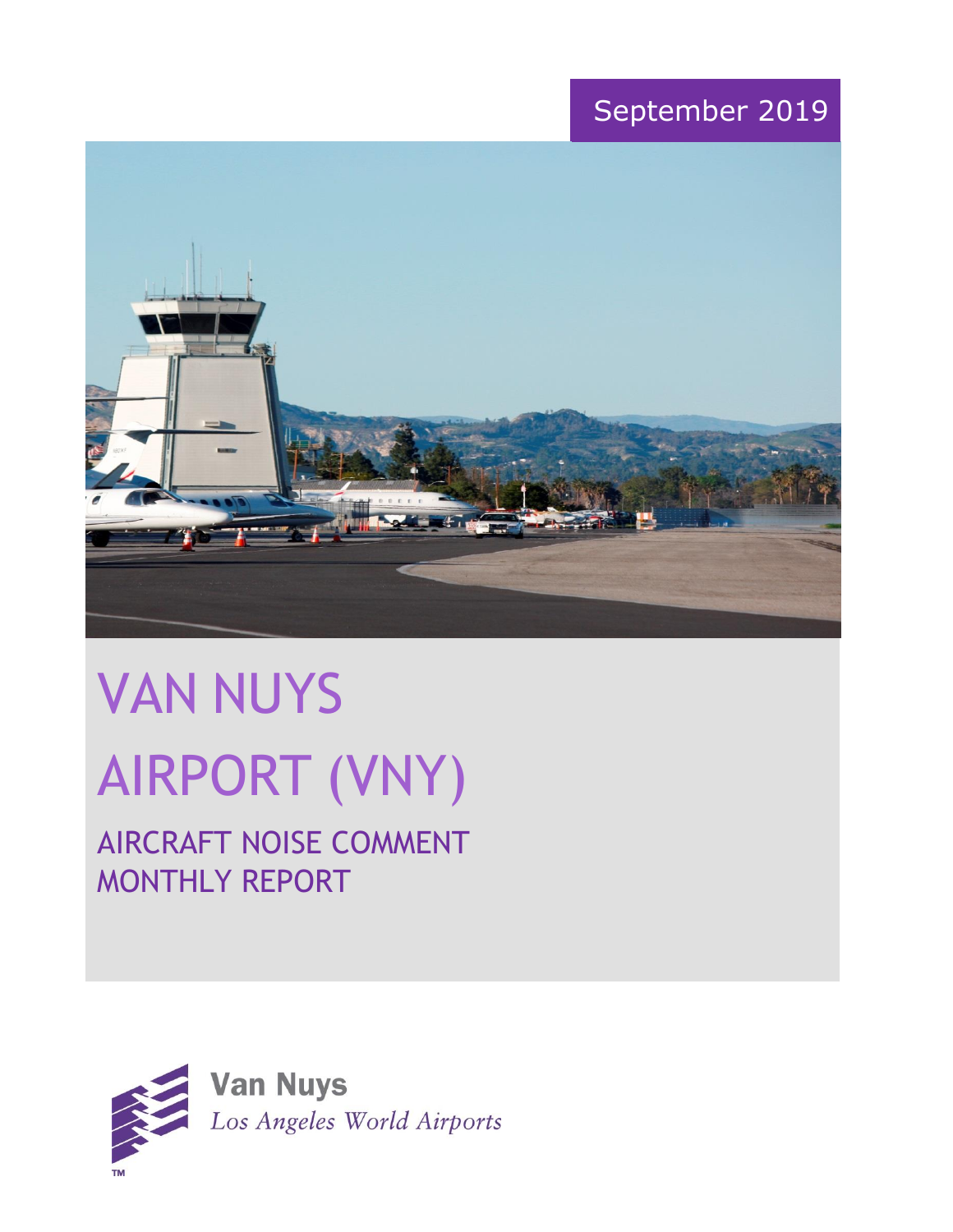## **BACKGROUND**

Los Angeles World Airports (LAWA) is the City of Los Angeles department that owns and operates the Los Angeles International Airport (LAX) and Van Nuys Airport (VNY). Located in the heart of the San Fernando Valley, VNY is one of the nation's leading general aviation airports. The Southern California airspace, including VNY, is among the most complicated and busiest in the nation, serving thousands of local, national and international travelers on a daily basis. LAWA works diligently to balance the requirements established by the Federal Aviation Administration (FAA) for a safe and efficient air transport system with the needs of local neighborhoods. Over the past four decades, LAWA has adopted ordinances, policies, and developed voluntary programs, while also working with the FAA to implement these programs where necessary to reduce aircraft noise for area residents, and to provide meaningful response to community concerns. Please visit the [VNY Noise Management webpage](http://www.lawa.org/VNYNoise) to view the [Noise Abatement and Curfew Regulation](https://www.lawa.org/-/media/lawa-web/tenants411/file/noise_programs.ashx?la=en&hash=86DDE7D9764689AC37E24CD4FAA33C7FE9FC8DA1#"page=7" ) and [Noisier Aircraft Phase-out](https://www.lawa.org/-/media/lawa-web/tenants411/file/noise_programs.ashx?la=en&hash=86DDE7D9764689AC37E24CD4FAA33C7FE9FC8DA1#page=7) ordinance, and to learn more about other *on-going* noise abatement programs such as the [VNY Fly Friendly Program,](https://www.lawa.org/en/lawa-environment/noise-management/van-nuys/vny-fly-friendly-quiet-departure-program) [No Early Turn](https://prodcd.iflyvny.com/en/no-early-turn)  [Program,](https://prodcd.iflyvny.com/en/no-early-turn) and [Helicopter Route and Altitude Deviation Program.](https://www.lawa.org/-/media/lawa-web/tenants411/file/noise_programs.ashx?la=en&hash=86DDE7D9764689AC37E24CD4FAA33C7FE9FC8DA1#"page=8")

The purpose of this report is to provide information on noise comments received from individuals and communities.



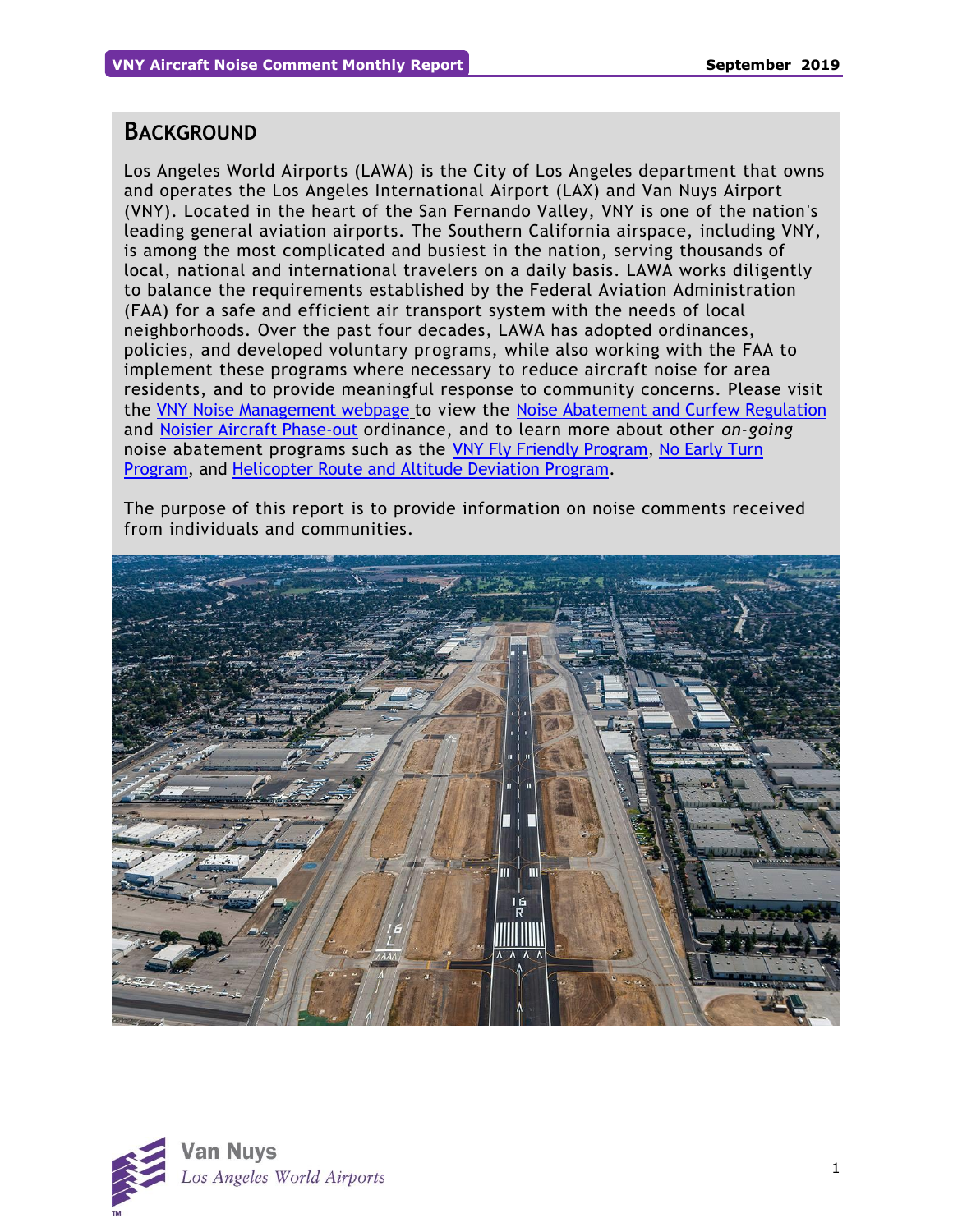## INDIVIDUALS VS NOISE COMMENTS

**Individuals** are community members that have submitted at least one noise comment to LAWA. One individual may submit multiple noise comments.

**Noise comments** are submitted by individuals expressing their concerns or seeking information on noise related events associated with VNY aircraft operations.



## NOISE COMMENT SUBMISSIONS

The graph above shows individuals and total comments submitted this month and over the previous 12 months.

**380** INDIVIDUALS **SUBMITTED COMMENTS** 

**26,606 COMMENTS** RECEIVED



**8%** CHANGE IN INDIVIDUALS FROM PREVIOUS MONTH



**6,657 (25%)**

COMMENTS RECEIVED FROM 10 MOST ACTIVE INDIVIDUALS

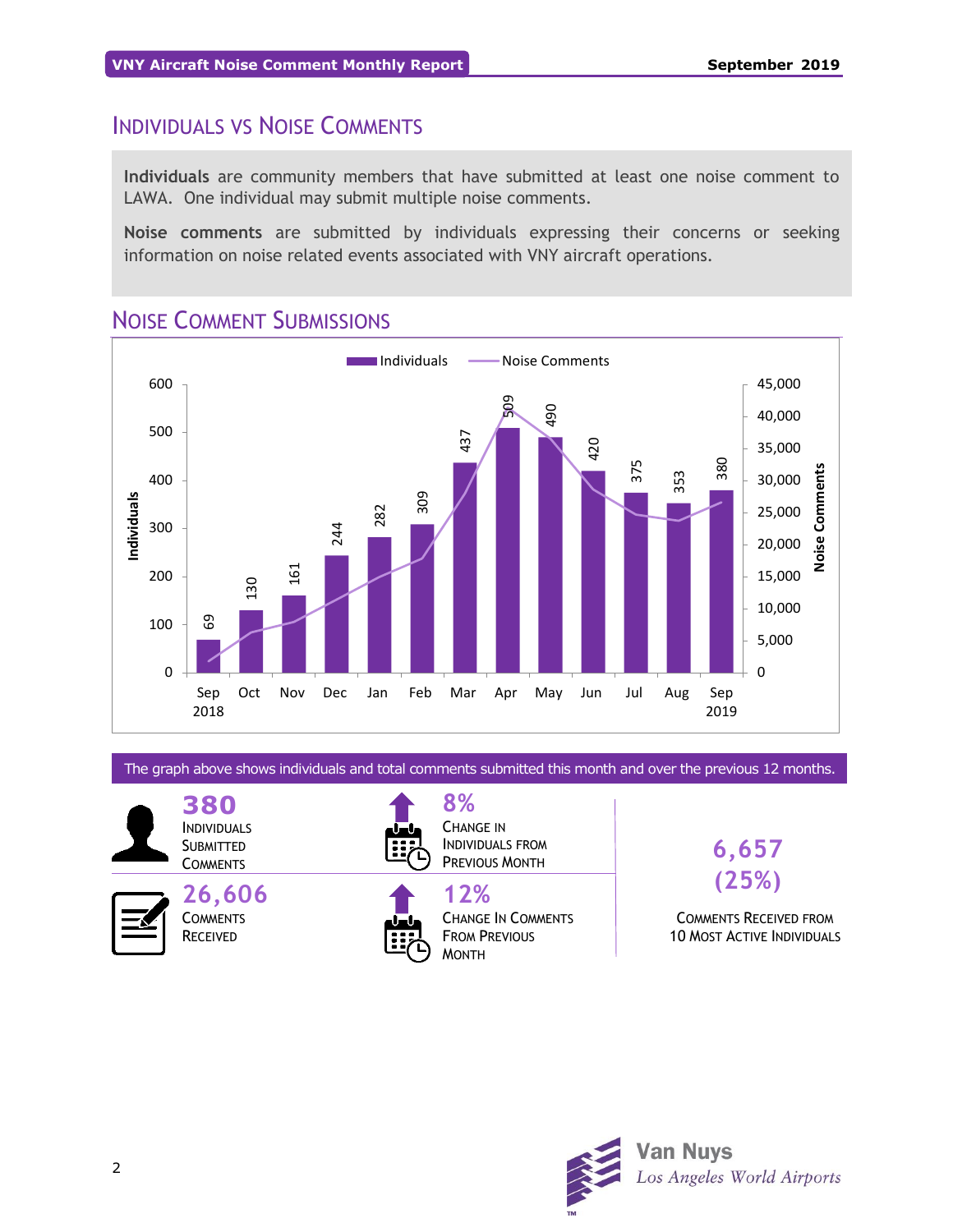## INDIVIDUALS SUBMITTING COMMENTS BY CITY



\*Cities where only one (1) individual submitted a noise comment are combined in this grouping.

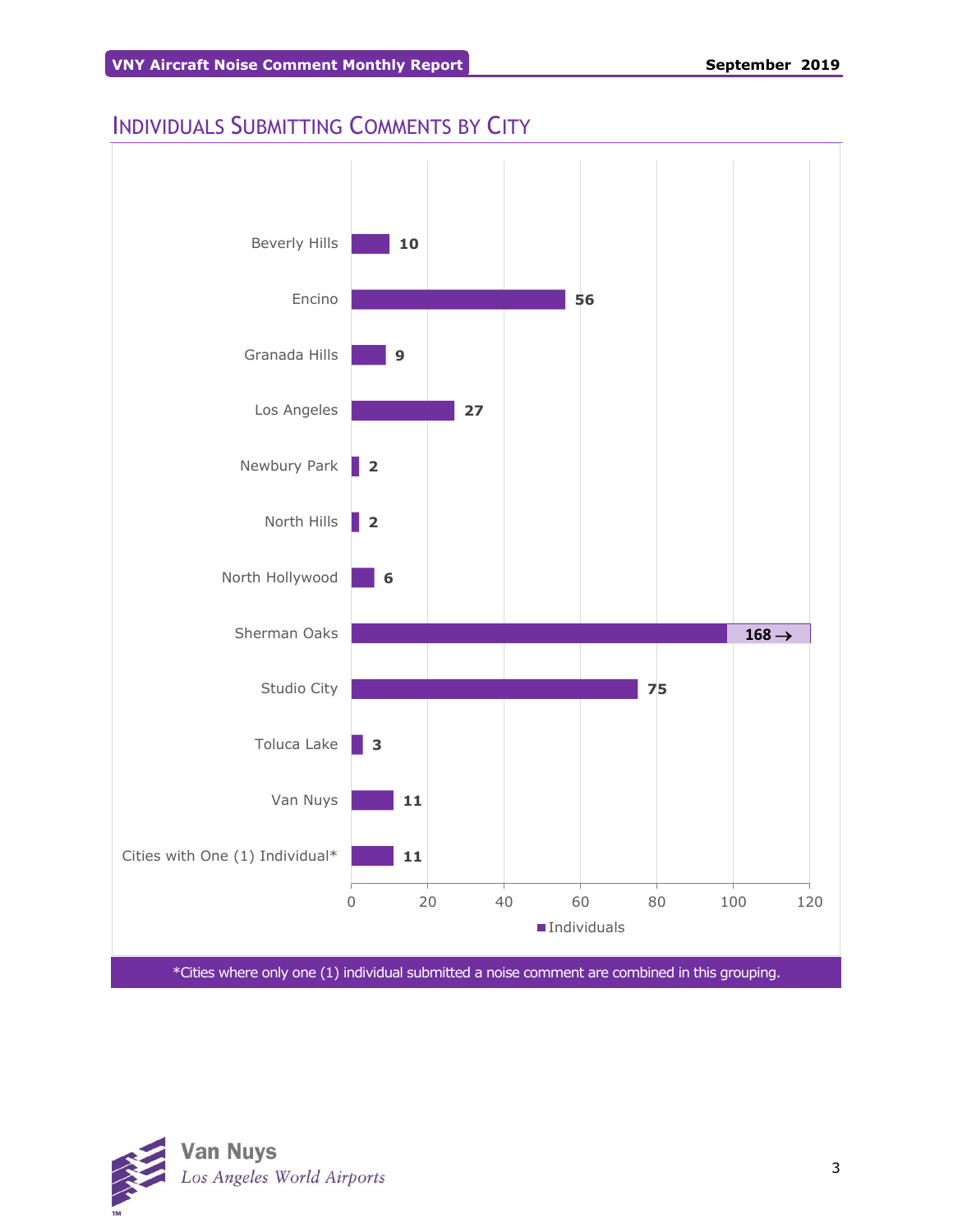

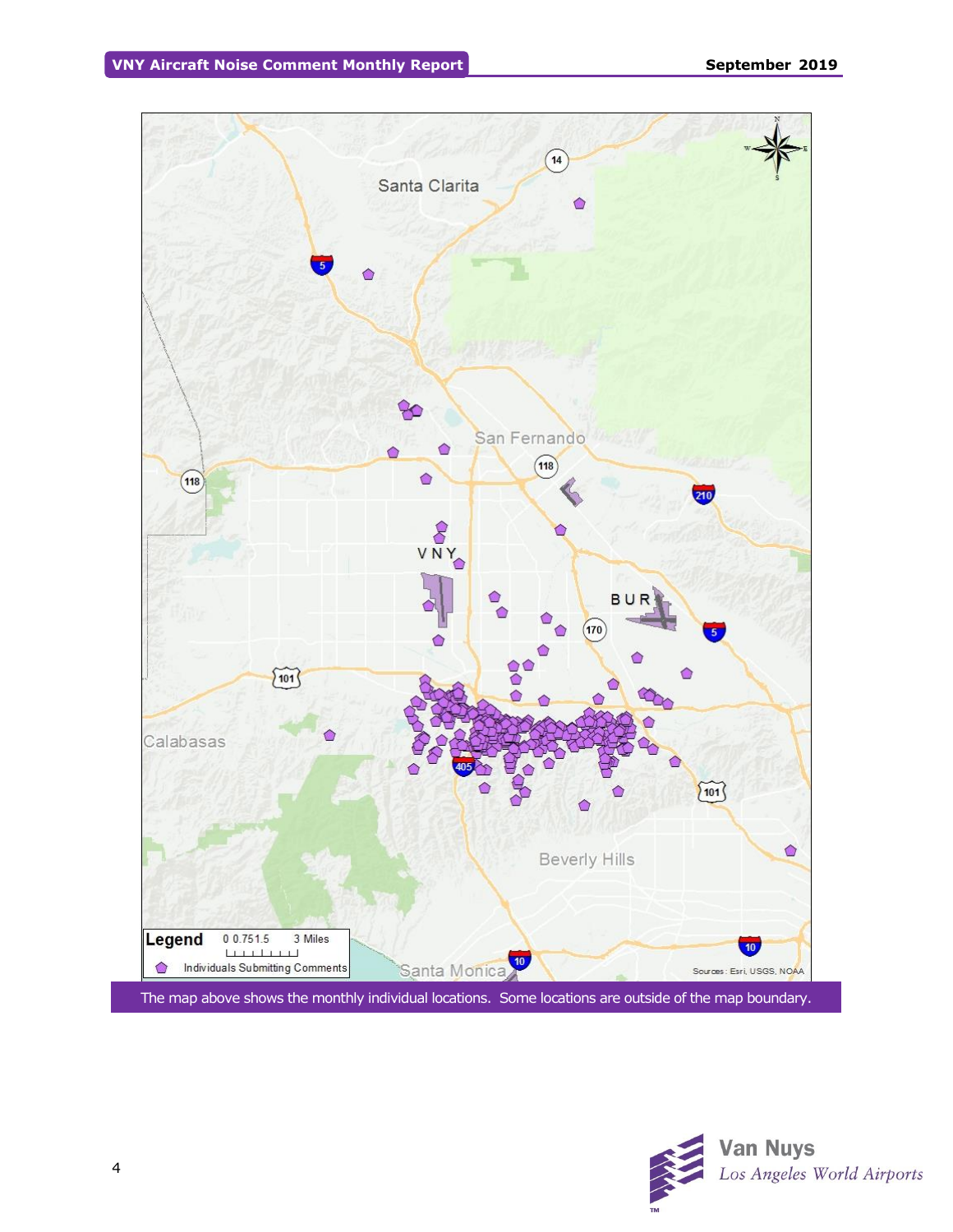## WHAT WAS THE NOISE COMMENT CONCERN?

Individuals may select one (1) noise concern from a list of multiple aircraft noise concerns when submitting noise comments. Out of *380* individuals who submitted noise comments, *349* reported *aircraft flying over home* as the main concern.

Additional noise concerns were *unusually loud aircraft (26); low flying aircraft (22);* and *late night or early morning (21)*.



#### **FLYING OVER HOME** LEADING CONCERN



#### **92%** OF INDIVIDUALS WHO SUBMITTED **COMMENTS**



## **349**

INDIVIDUALS REPORTED THIS CONCERN



## COMMUNITY NOISE CONCERNS